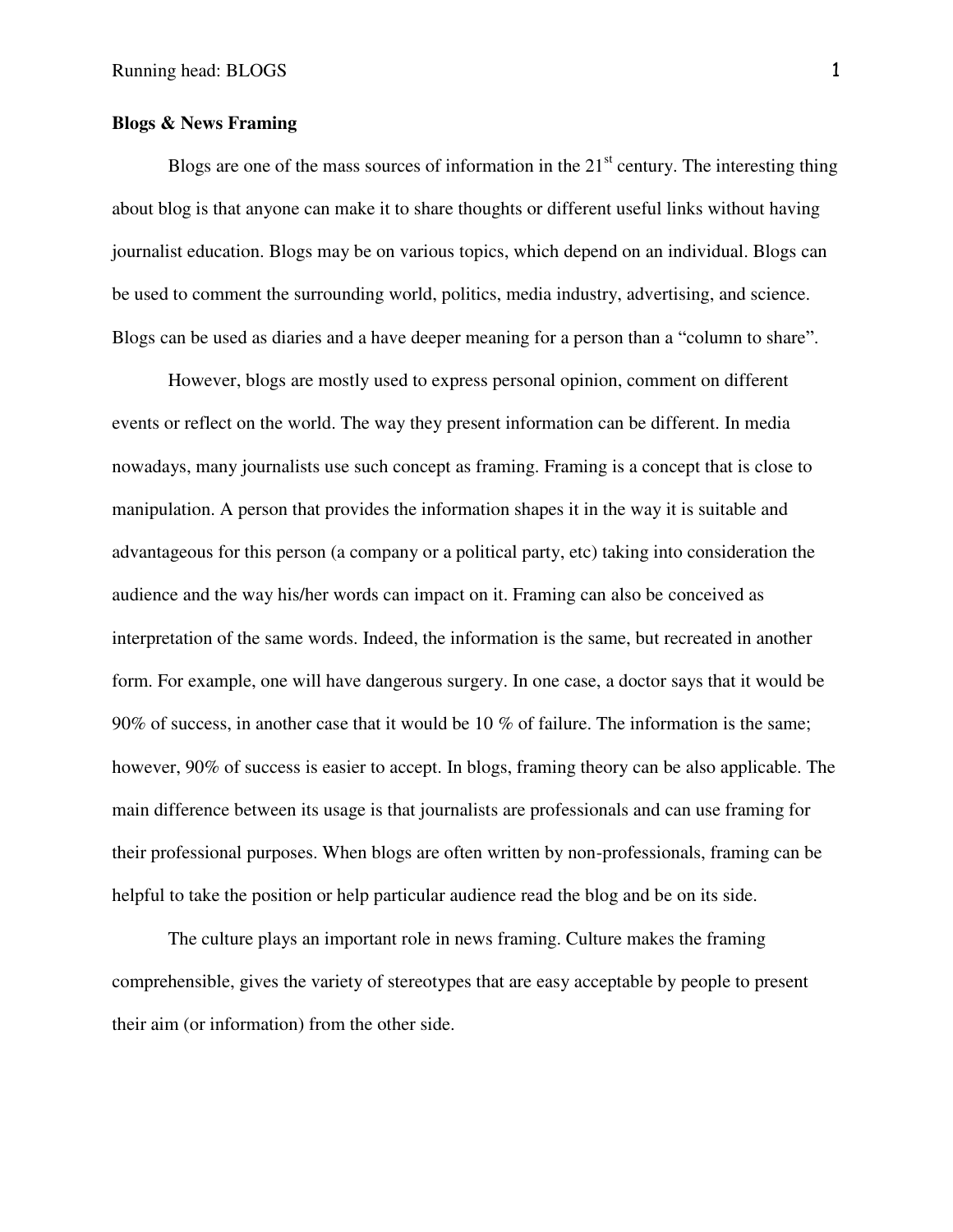Alternative frames are frames that are used widely by media. They are so spread that can be called the style of media. Nowadays, people need to hear something new. They can find it in blogs, diversity of opinions, not only the one thing that is presented by mass media. Alternative frames give people an opportunity to see the situation from the other angle, to see the additional alternative.

# **Huntington's Clash of Civilization**

The Huntington's Clash of Civilization is primarily a theory that determines people's identity as the main conflict of the post-war world. It establishes an opinion that political and economical situation will be more problematic than the cultural one. Different discords can appear between Western and non-Western countries that non-Western countries will try to preserve its identity without Western influence.

## **Muslims as Significant Minorities**

Muslims in the West are the second largest religious group. They are not fully welcomed in the countries of West because of their strict and violent laws that are hard to understand for the western society. They are considered to be "significant minorities" because their number is large, they are often financed by their country, and they are potentially dangerous.

#### **Dutch's attitude to Muslims**

The Dutch media after the period of tragedy on the September  $11<sup>th</sup>$  2001 was aggressive. Different comments in the opposite side bring the countries to the great Islamophobia, and many restrictions for Islamic people to come into Netherlands were set. The kill of Theo van Gogh (killed by Muslim radical) made the population even more aggressive. As a result of media disturbance, the situation seemed to become chaos. In addition, numerous restrictions on the immigration of Islamic people, their marriage and workspace were created.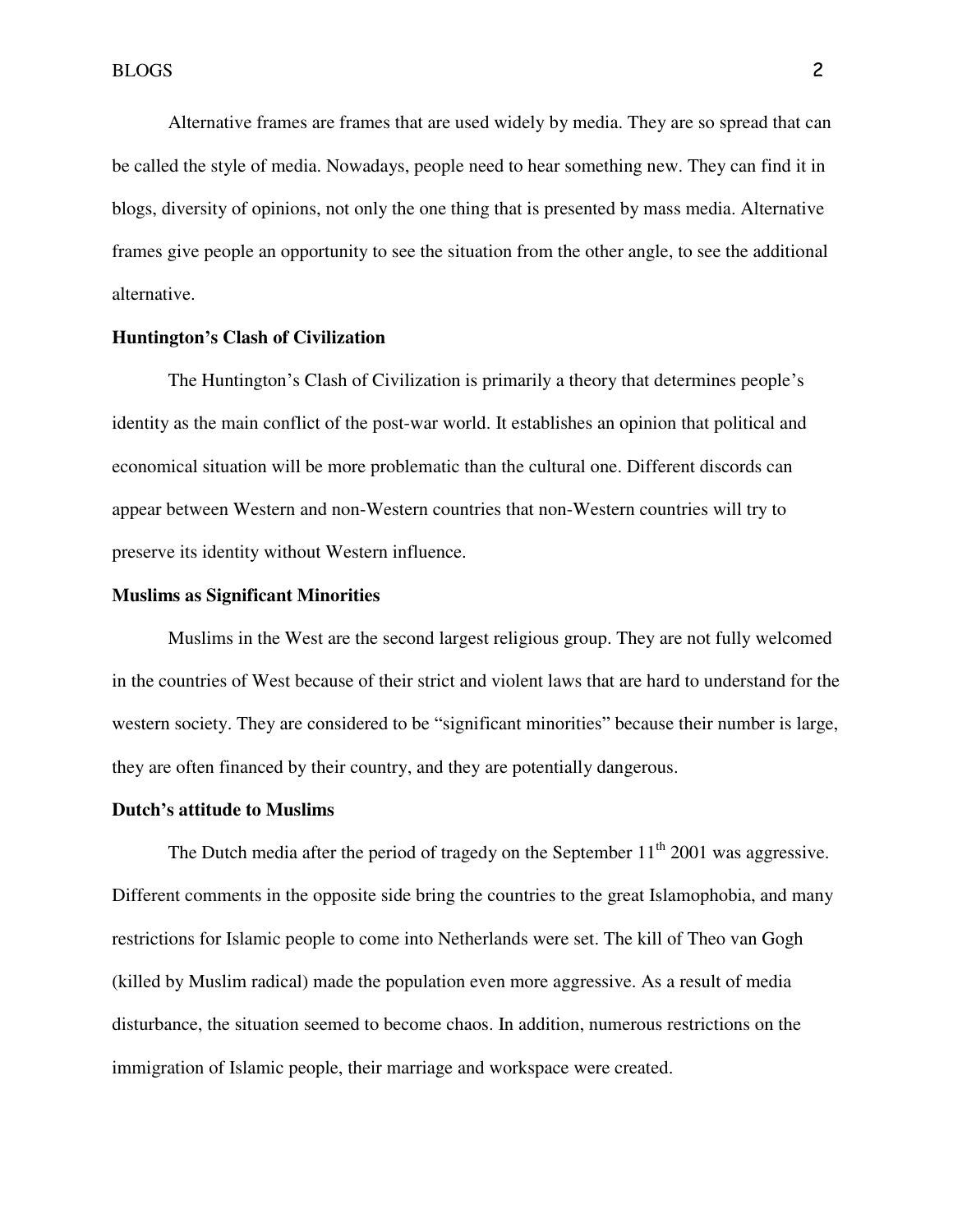BLOGS 3

## **Part II**

I found the website where Muslim people complain about the discrimination of their nation in the US. They stated many arguments, and in the comments some people tried to prove that it is all about their hatred to Americans, and no one is set against "black Arabians" in the US.

Here is the phrase from the site written by author:

"While Americans rushed to aid the poor, Black country of Haiti after the earthquake and gave to disaster relief agencies, after the disastrous flooding in Pakistan, there was little attention to from the media and even less donations coming from Americans to help their fellow country in need. Could it be that Americans see poor Haitians as fellow human beings in need of compassion, but not dark skinned Arabs who practice Islam?"

The misunderstanding grounded on religion is showed by the author. The scapegoat group is Arabic and Muslim people that are considered to be black in the US. As for my opinion about this article, I do not agree and see nothing discriminative in our behavior. I believe it to be only prejudice about Americans. We cannot generalize such issue as haters will always exist. It is the structure of the society, but to write a blog about things which are very controversial for most of people is inexpedient.

The other content of the site newsone.com is about nation, politics, entertainment, and different news. This blog consists of text material with graphs and sometimes videos. The area for comments is situated after the advertising line. To comment this blog, one needs to register providing one's email and password or sign up with a social network account.

# **Part III**